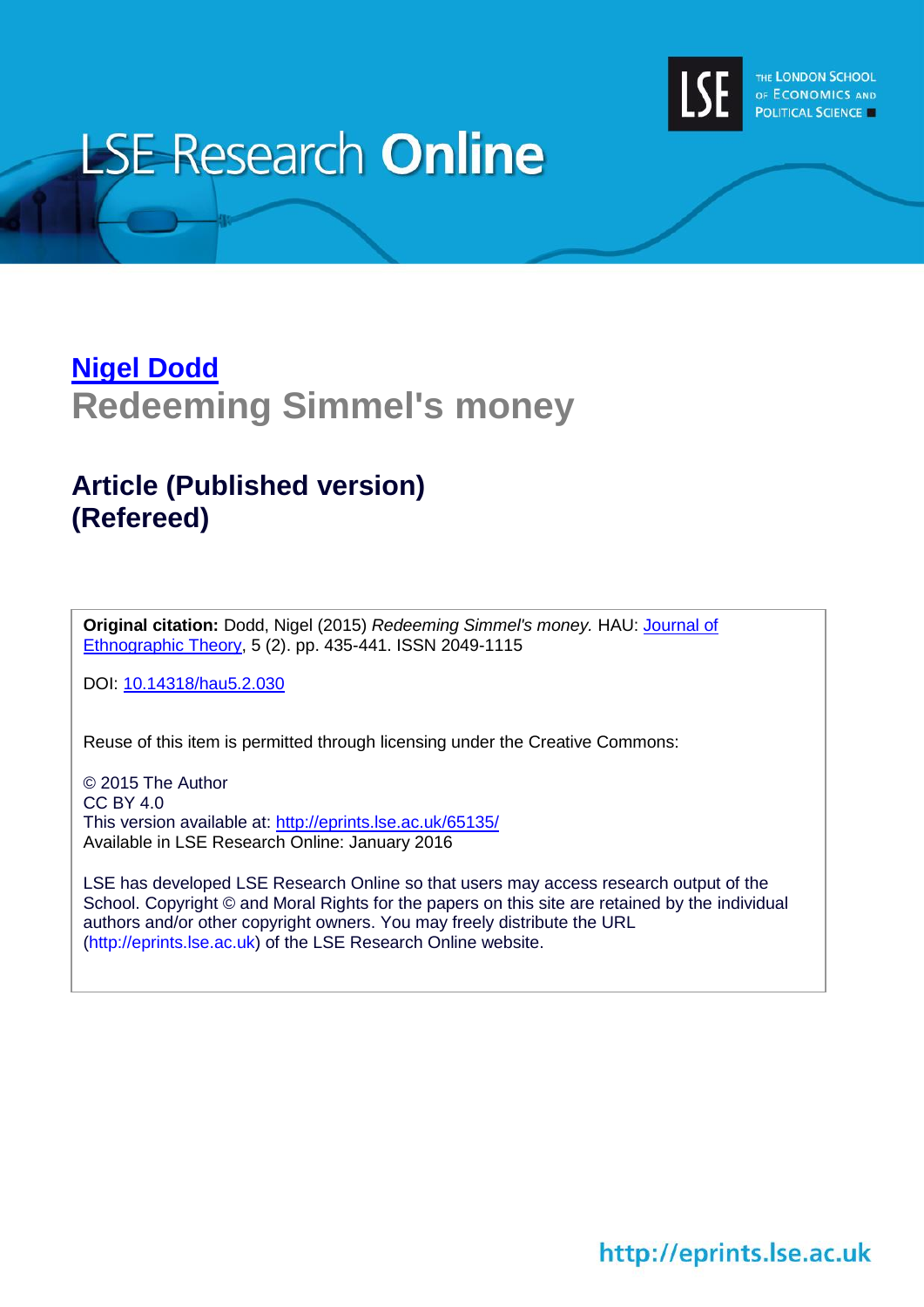## $HAT$ BOOK SYMPOSIUM Redeeming Simmel's money Nigel Dopp, London School of Economics

Response to Hau Book Symposium on Dodd, Nigel. 2014. *The social life of money*. Princeton, NJ: Princeton University Press.

I am grateful to Gustav Peebles and the editors of *Hau* for organizing this symposium on *The social life of money*. The reviews are insightful and fair, which is as much as any author has the right to ask for. In this response, I simply want to reflect on why I wrote the book and what I was trying to achieve, while trying to answer some of the more critical comments made by my interlocutors.

Although I have been working on the sociology of money ever since my PhD, this particular book is in many ways a product of the global financial crisis, which I believe exposed deep connections between the financial world—which can so easily seem distant and divorced—and the everyday world of money. When people started to lose jobs, local government services ceased, and libraries closed as a result of austerity measures that were deemed to be necessary because of the credit crunch, this became a crisis of legitimacy as much as economics, provoked by the contrast between the resources that governments devoted to rescuing banks on the one hand, and their willingness to make socially corrosive cuts in public expenditures on the other. The 2008 crisis therefore focused our attention on money as something that is both *social* and *societal*. Just as we are seeing with current debates about quantitative easing and debt within the Eurozone, the question of "who pays" goes to the heart of issues about how society organizes its money. These, in turn, raise profound questions about power, freedom, justice, and law. Georg Simmel once described money as a "claim upon society." By doing so, he captured the sense in which the monetary system must be underpinned by trust, not merely between particular individuals but also across society as a whole.



This work is licensed under the Creative Commons | © Nigel Dodd. ISSN 2049-1115 (Online). DOI: http://dx.doi.org/10.14318/hau5.2.030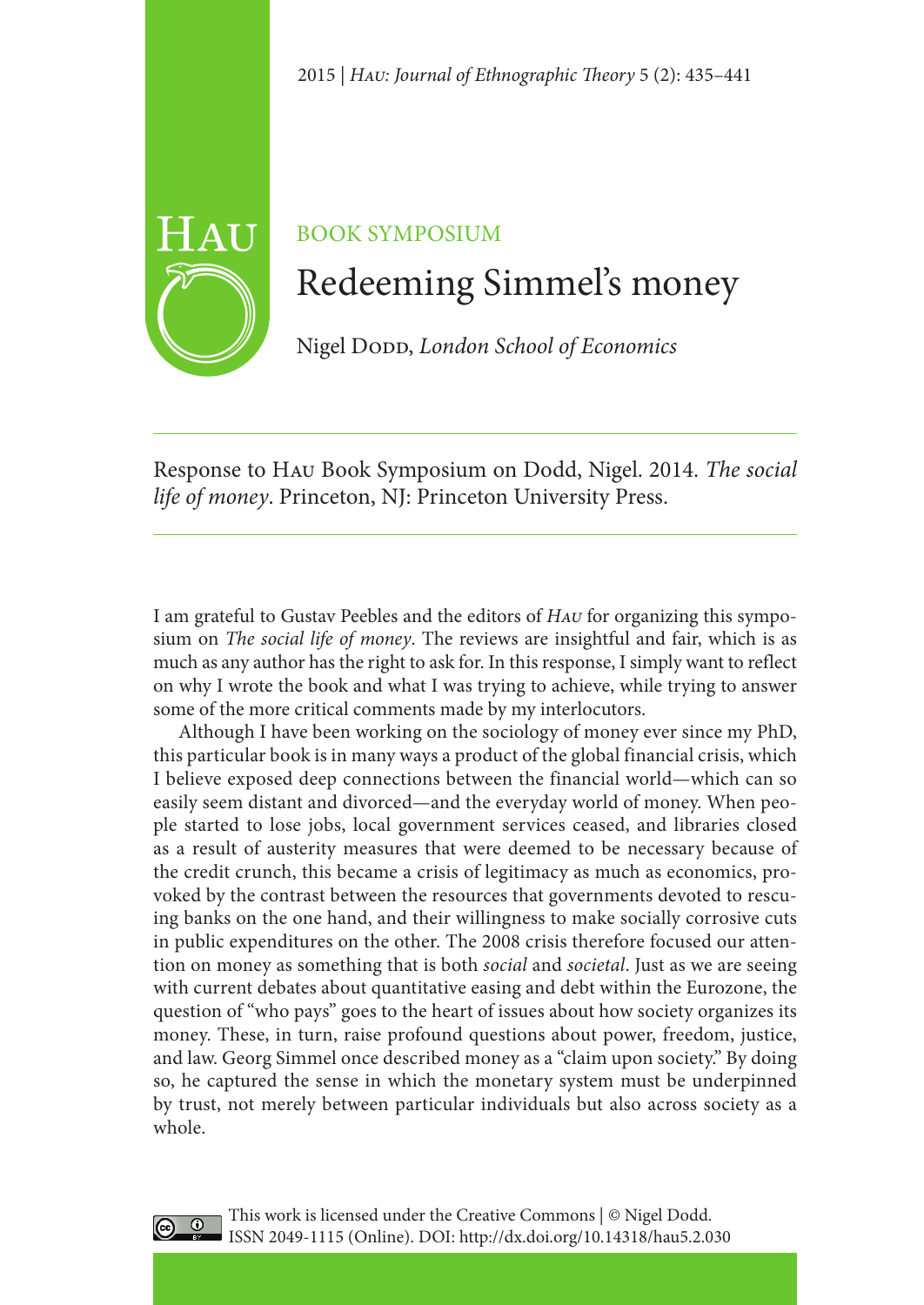

Nigel Dopp 436

But what kind of society did Simmel have in mind when he described money in this way? The idea that money is a claim upon society is often read as a reference to the connection between money and the state. If this were correct, Simmel's description of money would represent a call for a reassertion of the rights of states over the production and governance of money. If so, the author of *The philosophy of money* would have much to offer to reform groups such as Positive Money in the United Kingdom, who call for the imposition of measures such as the Chicago Plan—inspired by Irving Fisher (Fisher, 1935, 1936)—in which states take over the production of money (and away from banks) *tout court*. But what is "society" for Simmel? When Detlev Krige suggests that "Dodd unsatisfactorily settles for a soft notion of society" he perhaps misses the important point—picked up, in fact, by Bill Maurer and David Pedersen—that I was indeed taking my cue from Simmel, who works with the more fluid notion of *Vergesellschaftung*, which is usually translated as sociation or association. As Maurer and Pedersen point out, while we all think we know what "society" means, Simmel was more interested in "the process, the unfoldings and uncertainties and non-univocalities" of social life. For Simmel, in other words, society is a process, not a bounded entity, which exists within and through myriad interactions. This is the idea of society as "reciprocal influence" that Simmel refers to in *Soziologie*: "What goes on perpetually in physical and mental contact, in reciprocal excitation of desire and suffering, in conversations and silences, in common and antagonistic interests—that is really what determines the wonderful untearableness of society, the fluctuation of its life, with which its elements constantly achieve, lose, and shift their equilibrium" (Simmel 2009: 34). As Olli Pyyhtinen has pointed out, Simmel's conception "resonates well in an era that sees mobilities, flows, and networks as defining characteristics of contemporary societies" (Pyyhtinen 2010: 2).

One of the key sociological arguments of my book is that money is returning to a condition of pluralism, and this makes it essential to think about the "society" upon which it is a claim in a more flexible way. Krige suggests that this approach "leaves important questions about social structure unanswered." I disagree. The book deals with the relationship between the way a society organizes the production of money and questions of social inequality and power in several chapters, including those on capital and debt, as well as in the discussion of Simmel and utopian money. There are discussions of the relationship between money and power in a number of chapters, including those on capital, debt, waste, and territory, which feature thinkers from Marx and Harvey, through Bataille and Baudrillard, to Deleuze and Guattari, Hardt and Negri, as well as prominent anthropologists such as Chris Gregory. There is also the question of what "social structure" actually means: an approach to "society," and especially to its relationship with money, like Simmel's that enables us to deal imaginatively with mobilities, flows, and networks, is guilty not of neglecting structure but of trying to rethink it. It is interesting to see Krige recognizing exactly this when he suggests that scholars in South Africa "have neglected the role that money has played in the creation of new social networks, residential communities, and solidarity economies in urban areas, in part a result of their uncritical attitude toward money." The connection between money, sociation, and utopianism turns out to be crucial in my book, and it is exciting to see these connections being made in Krige's excellent work on money practices in the popular economy (Krige 2011, 2015).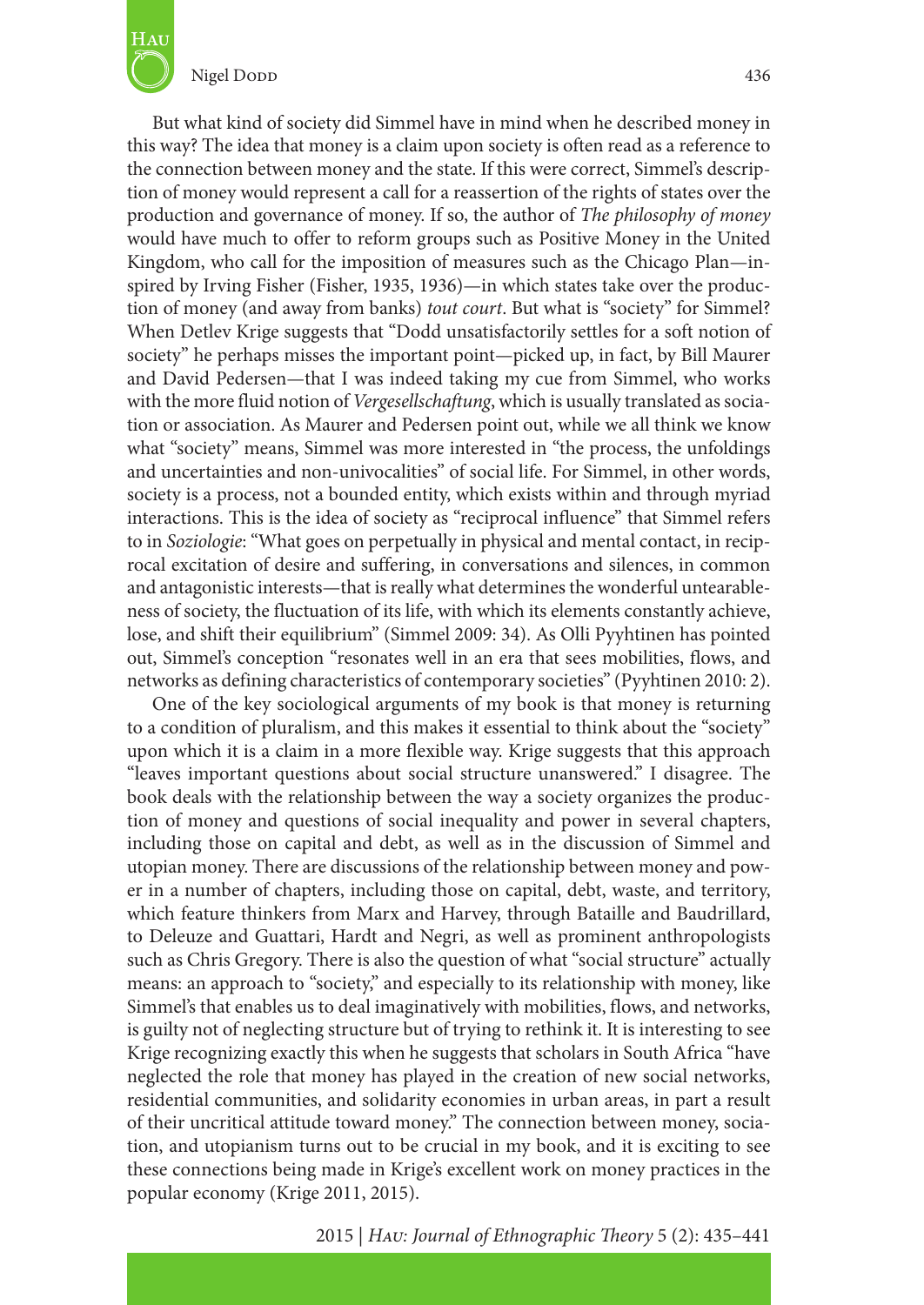

While my aim in writing *The social life of money* was to stand back and reconsider the nature of money, particularly its social nature in response to the financial crisis, I didn't want to write just another critique of the banking system. Moreover, I was responding to a different set of developments that had been going on for some time, although they have accelerated since 2008. In the advanced capitalist countries, we are approaching the end of the era of state monopoly currency. The system of state currency management that originated at Bretton Woods in 1944 and was abandoned in 1971 when Nixon took the US dollar off its formal gold peg was never properly replaced. States and central banks struggled ever since to assert control over global flows of money being created by transnational banks and corporations that were operating in an increasingly global economy. As Susan Strange and others have been arguing since that time (Strange 1986, 1998; Bryan and Rafferty 2006; Hart 2001) money was more difficult for states and international bodies such as the IMF to manage during this era. This, I believe, is the essential historical backdrop to the rash of books about money that have been appearing in the past two or three years, many of which deal with forms of money that are emerging *after the state*, such as Bitcoin (Vigna and Casey 2015; Clippinger and Bollier 2014; Popper 2015) and various other kinds of digital currency (Birch 2013; Lovink, Tkacz, and Vries 2015; Castronova 2014). There have also—significantly, I think—been a number of important books that have re-examined the early history of the connection between money and the state, such as Christine Desan's *Making money* (Desan 2014). Quite where the Euro fits into this script is still being played out, of course.

For a number of reasons, then, many people now sense that this is a moment of realignment in the monetary landscape. We are, indeed, witnessing something of a monetary revolution, marked principally by money's growing diversification through the emergence of monetary forms such as Time Dollars, local currencies, P2P lending schemes such as Zopa, transfer services such as M-Pesa, and of course Bitcoin. At the same time, it is important to understand that monetary pluralism isn't new. Prior to the modern era (before the late nineteenth century, and even later) it was common for people to encounter many different forms of money—and to have to navigate the relationship between them—in their everyday lives. Moreover in many countries outside of the global north, monetary multiplicity is simply a fact of life. If anything, then, what we are seeing is simply a return to the past. Even so, the changes we are witnessing now are potentially quite radical, not least because of the technology they involve: the "Cambrian explosion" in payments that Bill Maurer often refers to in his work is bound up with this, as is the rise of Fintech (i.e., financial technology, which refers to new payments technologies such as mobile payments, as well innovations in crowdfunding, peer-to-peer lending, and digital currency). Arguments about the end of cash belong here, too. What it adds up to is that what is meant by "society" in Simmel's formulation has to shift beyond the nation-state to become multilayered—local, national, regional, transnational, *virtual*—and defined not simply by space but by the medium of money itself (which, partly, is where payment technology comes in). This is something Keith Hart cottoned onto in his brilliant *Money in an unequal world*. His response to the simple dilemma it gives rise to—can we talk about "society" or not?—was to distinguish between three distinct senses within the sociological and anthropological literature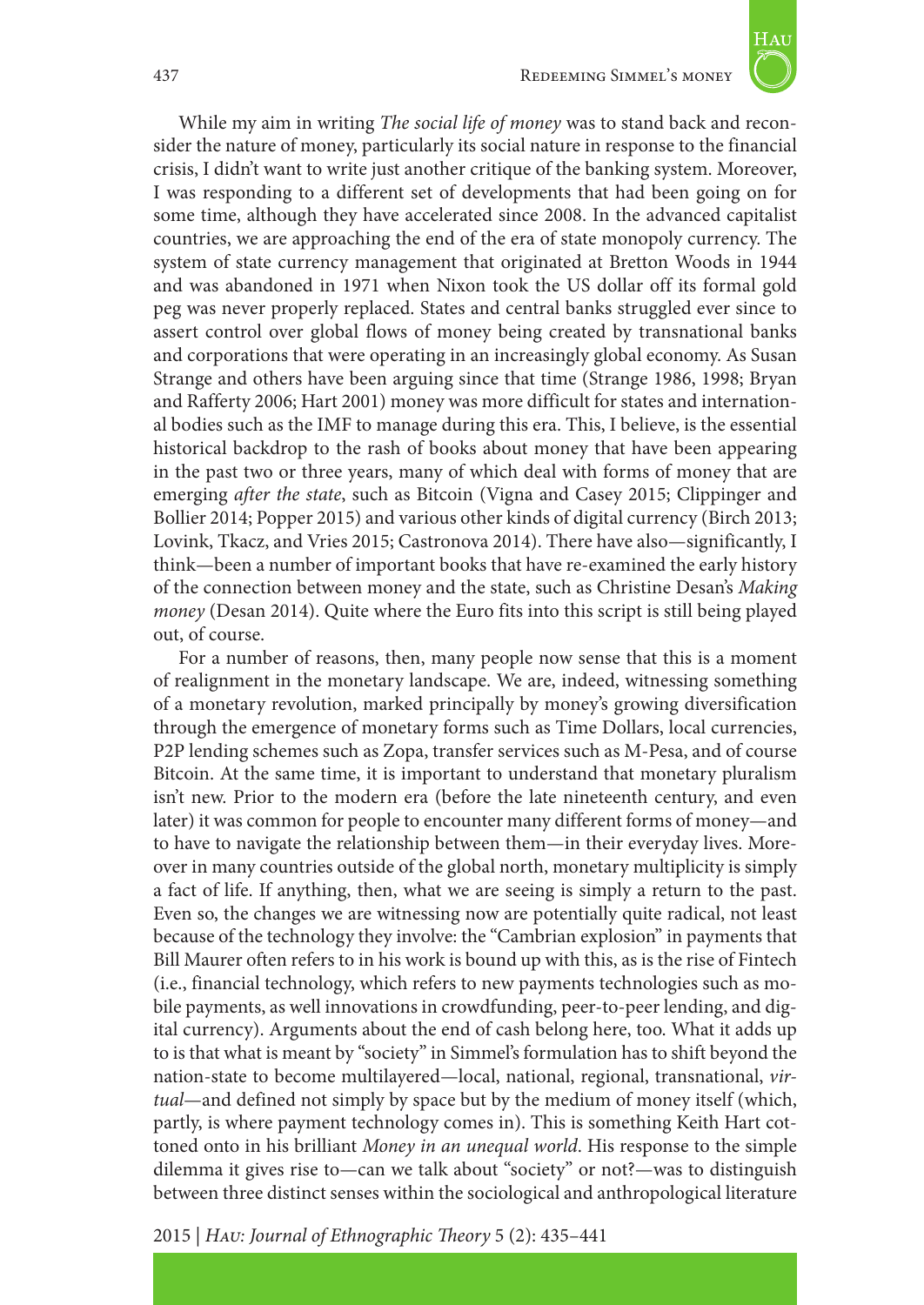

on money: as *state*, *nation*, and *community*. Each concept of society yields a distinctive conception of money's social structure.

My own position is that we might be able go a little further than this. Although Hart rightly accepts that Simmel's notion of society is never fixed, he nonetheless does fix it, albeit in three distinct ways. By exploring the social life of money, on the other hand, I am drawing attention to the sense in which money's value, indeed its very existence, rests on social relations between its users that are *fluid* and *dynamic*. The relatively brief historical period in which money was defined *exclusively* by the state is coming to an end. Alternative currencies are growing at an astonishing rate and we need a greater range of conceptual tools in order to understand them. One of my broader theoretical aims in writing *The social life of money* was to get to grips with what I believe is the intellectual corollary of the growing diversification of money. Just as we are witnessing a proliferation of monetary forms, it isn't enough simply to engage with the specialist academic literature on money. This would be too narrow an approach during an era of increasing monetary diversity. There are some great thinkers who have said fascinating things about money but are rarely cited in the field—thinkers such as Benjamin, Deleuze, Bataille, Derrida, Brown, Nietzsche, and Baudrillard. As much as I admire the work of a sociologist such as Geoff Ingham who has sought to set down a "general theory" of money (Ingham 2004), my project in this book was to leave the field more open. This is why Keith Hart describes the book as "the most catholic book on money I have yet encountered," and why Krige described my approach as "heterodox and eclectic." Specifically, the book treats money itself as a field of variation. Bill Maurer and David Pedersen capture the nuances of this approach when they say that money "is the infinite geography and history of relations that give rise to it, that maintain it, and that it could possibly have an effect on in the future," as does Hannah Appel when she characterizes money as both "singularly powerful" and as " subject to experiment and rupture, both theoretically and practically." There is, in other words, no fiat theory of money that we should be striving for in a world of monetary multiplicity. Nor, I suspect, has there ever been.

The book is organized through eight interconnected chapters: Origins, Capital, Debt, Guilt, Waste, Territory, Culture, and Utopia. Having a strong theme for each chapter provides a focus and acts as a sorting device. This is not, however, simply a literature review, and for two main reasons. First, many of the thinkers discussed need to be read very selectively and imaginatively in order to distil something like a theory (or even image) of money from their writings. This treatment does not leave their work untouched, indeed one could argue that quite unusual angles on the work of a number of thinkers—such as Walter Benjamin—emerge once we view their arguments through a monetary lens. Second, I have sought fresh readings of other thinkers, most notably Simmel, who has suffered perhaps more than most from what Keith Hart rightly describes as the tendency in sociology and cognate disciplines to demonize money and thereby to "typecast writers as being unequivocally for or against it." All of the reviews published here identify Simmel as the book's foremost thinker, and this is correct. The Simmel that emerges from the book is not, however, the figure we may have become accustomed to reading, who views money as socially corrosive but a rich and multifaceted thinker whose reimagining of the notion of society gives rise to a quasi-utopian conception of money—or what Appel calls its "capacious potential."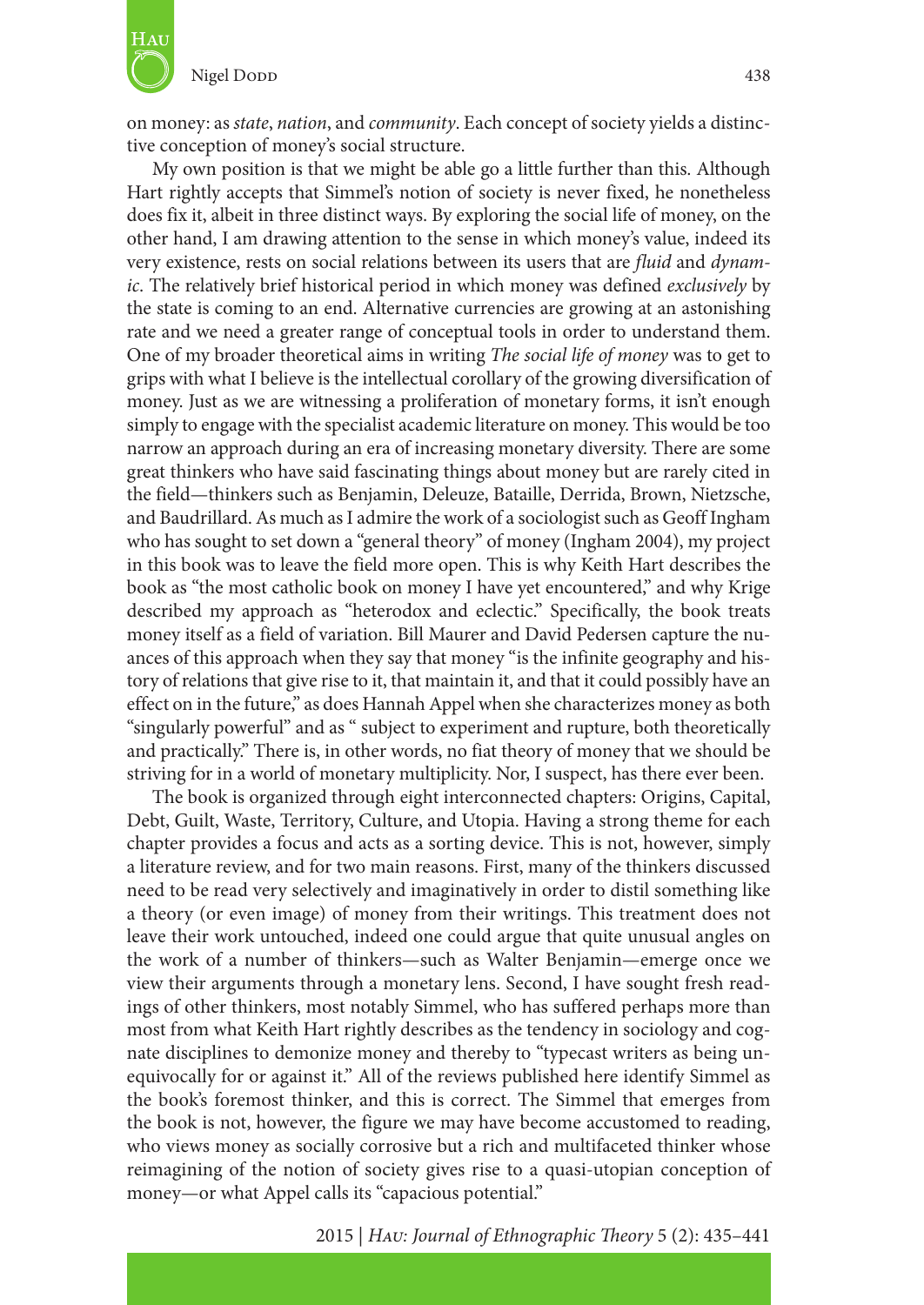

Since *The social life of money* was published in September 2014, I have been struck by the engaged and very practical responses it has received from readers who are fully involved in the kinds of projects I refer to in the book as utopian. Most striking of all, perhaps, has been the sheer range of these projects: from avid Bitcoiners of various political and theoretical persuasions, through professionals who are active in Fintech and the payments industry, to advocates of alternative and complementary monies such as time-based and local currencies. Partly in order to engage in conversation about the book but also in order to write the next one—which will focus wholly in utopian monies—I have spent a lot of time talking to those who are actively involved in reconfiguring money. Strikingly, they have radically different theories of money, which are not always consistent with the beliefs they hold about how money should be managed. For example, many advocates of Bitcoin who support their chosen currency because it takes money away from states and banks and—ergo—offers a solution to austerity, subscribe to a theory of money that is exactly consistent with the German (not Greek) view on the Eurozone and austerity. When I asked a Bitcoiner about the theory of money underlying his understanding of cryptocurrency, he compared Bitcoin to gold while admitting that it is possible for the cap on Bitcoin production to be raised, perhaps even doubled, overnight. When I queried this, he said it was the *belief* that the total number of Bitcoin would never exceed 21 million that acts like a socially necessary fiction that holds the network together. My interviewee behaves like a gold bug but thinks like a social constructionist. I am a theoretical pluralist not least because I want to understand the nuances in such thinking, not argue that it is contradictory.

Even when monetary theories and reform strategies have been carefully thought through, one finds a variety of different theories of money jostling for position. Instead of theory, what unites these actors is a common belief in the need to reform money, and that it is possible to do so. Many seem prepared to put their theoretical differences aside, such as they are, in order to join common cause in stimulating wider public debate about how money is organized. These are not just technical debates but are colored by normative or utopian questions about the relationship between money as a social technology on the one hand, and issues such as inequality, financial exclusion, social justice, and social cohesion on the other. This is captured by Hannah Appel's carefully nuanced description of her own exploration of Strike Debt, Rolling Jubilee, and the Debt Collective. What she manages skillfully to convey as the obduracy *and* contingency of money—"its inescapable thingness *and* its processual slipperiness"—is a very powerful reason for working with such a variety of monetary ideas, because as Appel rightly observes, money is *both* real *and* open-ended. Or to express the argument in another way, this is reason enough to think dialectically about money because one of the most remarkable things about it is that it is capable of arousing such contrasting political responses: fear and excitement, loathing and desire, disgust and awe, helplessness and potential. These are not contradictions in our understanding of money that need to be ironed out by good theory. They are different sides of money that coexist simultaneously, enabling us to enjoy a relationship with it that is as rich and rewarding as it is damaging and problematic.

A monetary and financial crisis, such as the one that triggered many of the questions addressed in my book, will always expose the social life of money, that is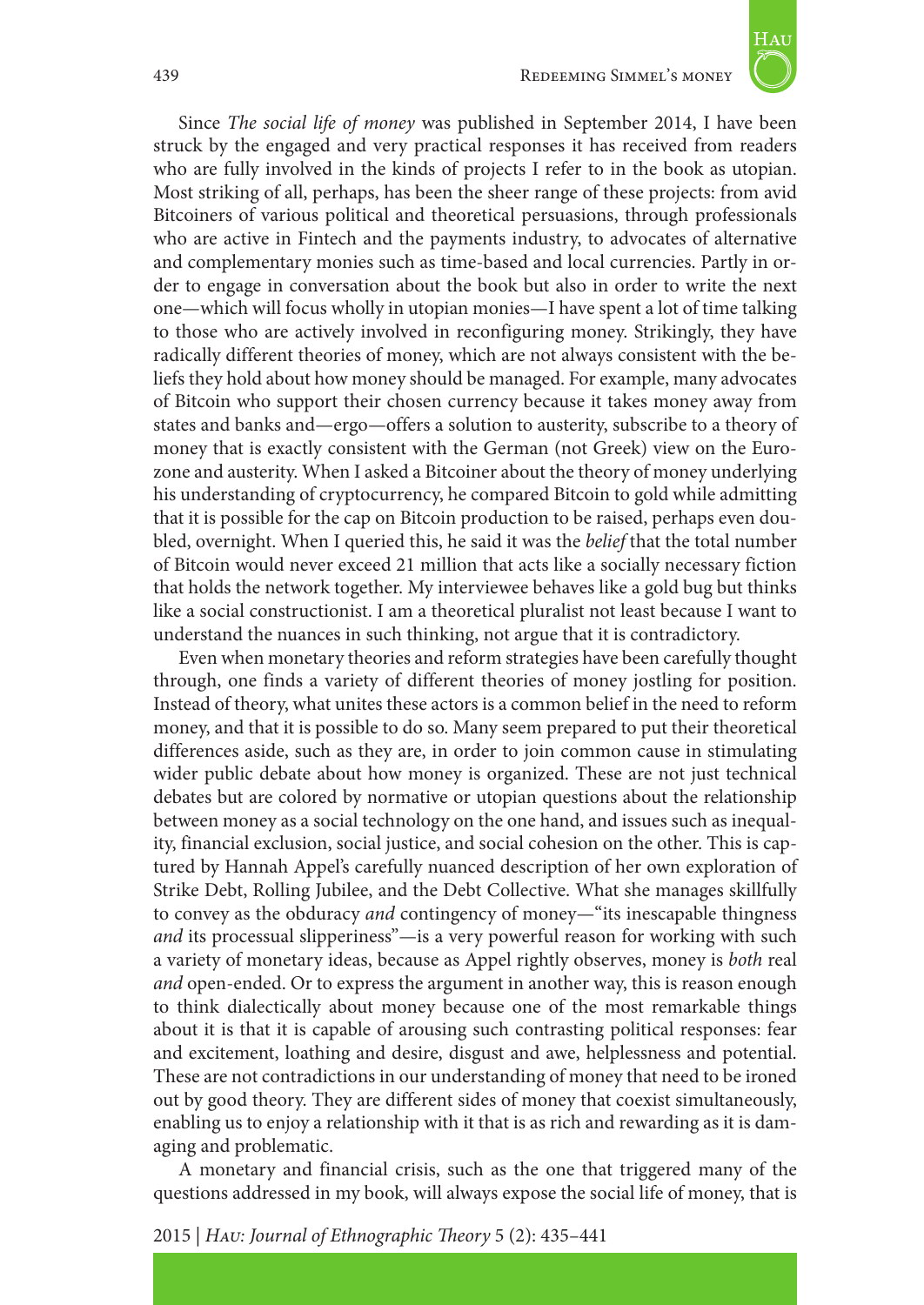

to say, the complex and dynamic configuration of social, economic, and political relations on which money depends. Such a crisis does not simply show money up for "what it really is." More importantly, it reveals money for what it is *not*: that is to say, it is not simply an objective entity whose value is entirely independent of social and political relations. Money is a process, not a thing, and we must pay close attention to the complex social relations that are involved in its creation, use, and destruction.

#### **References**

Birch, David. 2013. *Identity is the new money*. London: London Publishing Partnership.

- Bryan, Dick, and Michael Rafferty. 2006. *Capitalism with derivatives*. Basingstoke: Palgrave.
- Castronova, Edward. 2014. *Wildcat currency: How the virtual money revolution is transforming the economy*. New Haven, CT: Yale University Press.
- Clippinger, John H., and David Bollier, eds. 2014. *From Bitcoin to Burning Man and beyond: The quest for identity and autonomy in a digital society*. Amherst, MA: ID3/Off the Common Books.
- Desan, Christine. 2014. *Making money: Coin, currency and the coming of capitalism*. Cambridge, MA: Harvard University Press.
- Dodd, Nigel. 2014. *Social life of money*. Princeton, NJ: Princeton University Press.
- Fisher, Irving. 1935. *100% money: Designed to keep checking banks 100% liquid; to prevent inflation and deflation; largely to cure or prevent depressions; and to wipe out much of the National Debt.* New York: The Adelphi Company.
- ———. 1936. "100% money and the public debt." *Economic Forum* Spring (April–June): 406–20.

Hart, Keith. 2001. *Money in an unequal world*. New York: Texere.

- Ingham, Geoff. 2004. *The nature of money*. Cambridge: Polity Press.
- Krige, Detlev. 2011. "'We are running for a living': Work, leisure and speculative accumulation in an underground numbers lottery in Johannesburg." *African Studies* 70 (1): 3–24.

———. 2015. "Letting money work for us: Self-organization and financialisation from below in an all-male savings club in Soweto." In *People, money and power in the economic crisis* (The Human Economy Series), edited by Keith Hart and John Sharp, 61–81. New York: Berghahn Books.

- Lovink, Geert, Nathaniel Tkacz, and Patricia de Vries, eds. 2015. *MoneyLab reader: An intervention in digital economy*. Amsterdam: Institute of Network Cultures.
- Popper, Nathaniel. 2015. *Digital gold: The untold story of Bitcoin*. London: Penguin.
- Pyyhtinen, Olli. 2010. *Simmel and "the social."* Basingstoke: Palgrave Macmillan.

Simmel, Georg. 2009. *Sociology: Inquiries into the construction of social forms*. Leiden: Brill.

Strange, Susan. 1986. *Casino capitalism*. Manchester: Manchester University Press.